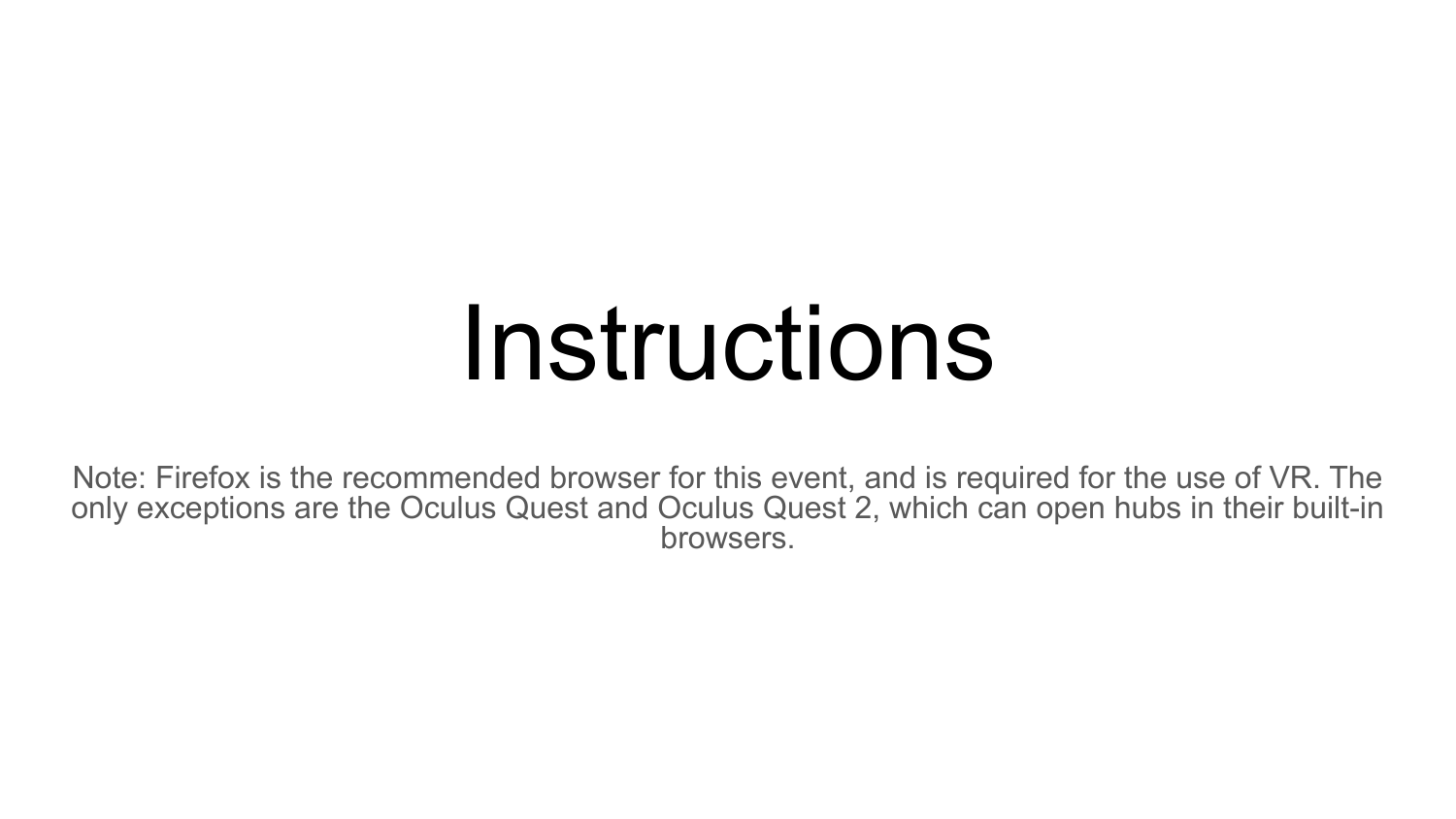# Presenting: Sharing Your Screen (PC Mode)

Quick Guide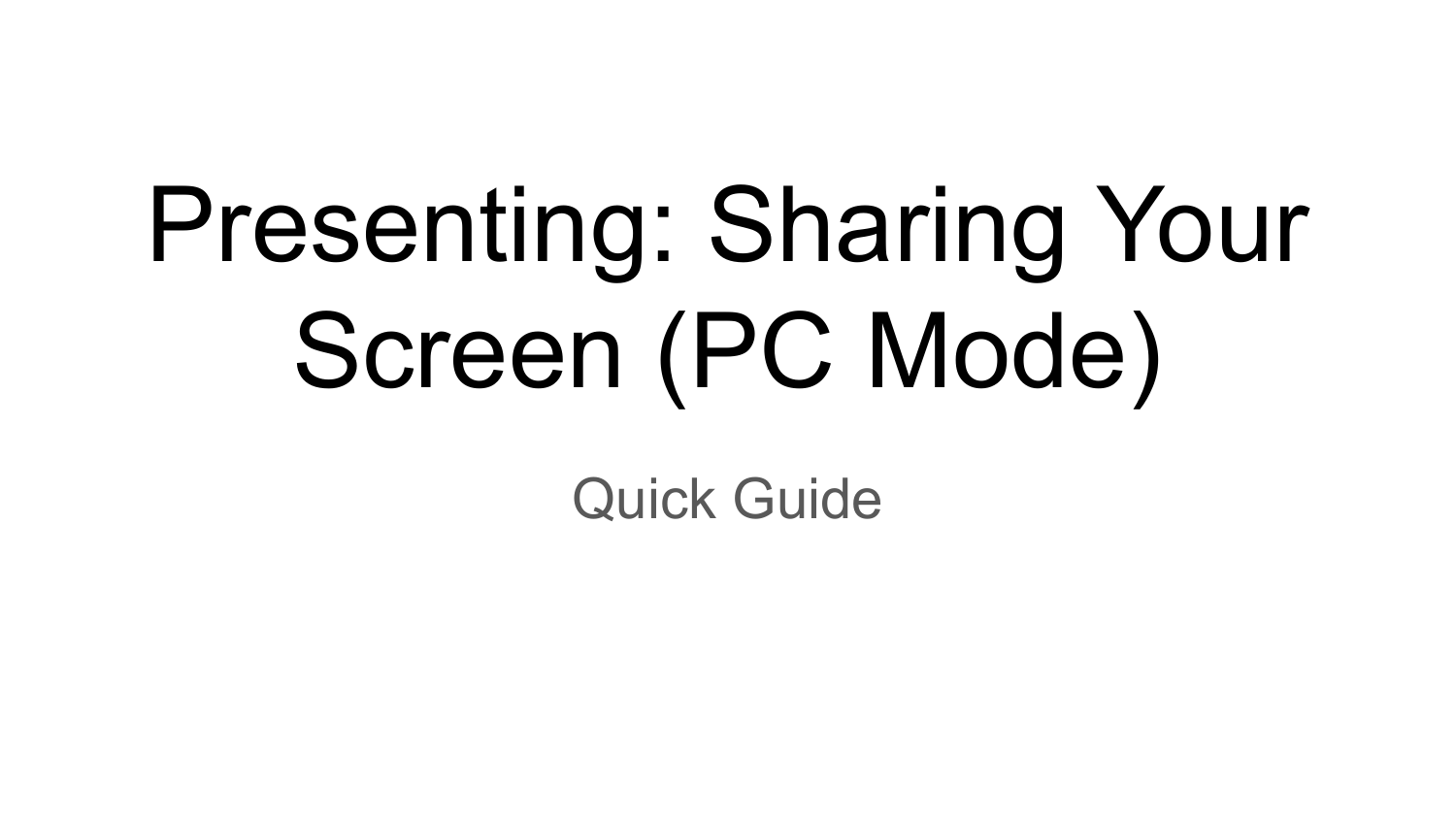#### 1. Press Share Screen, it looks like this:

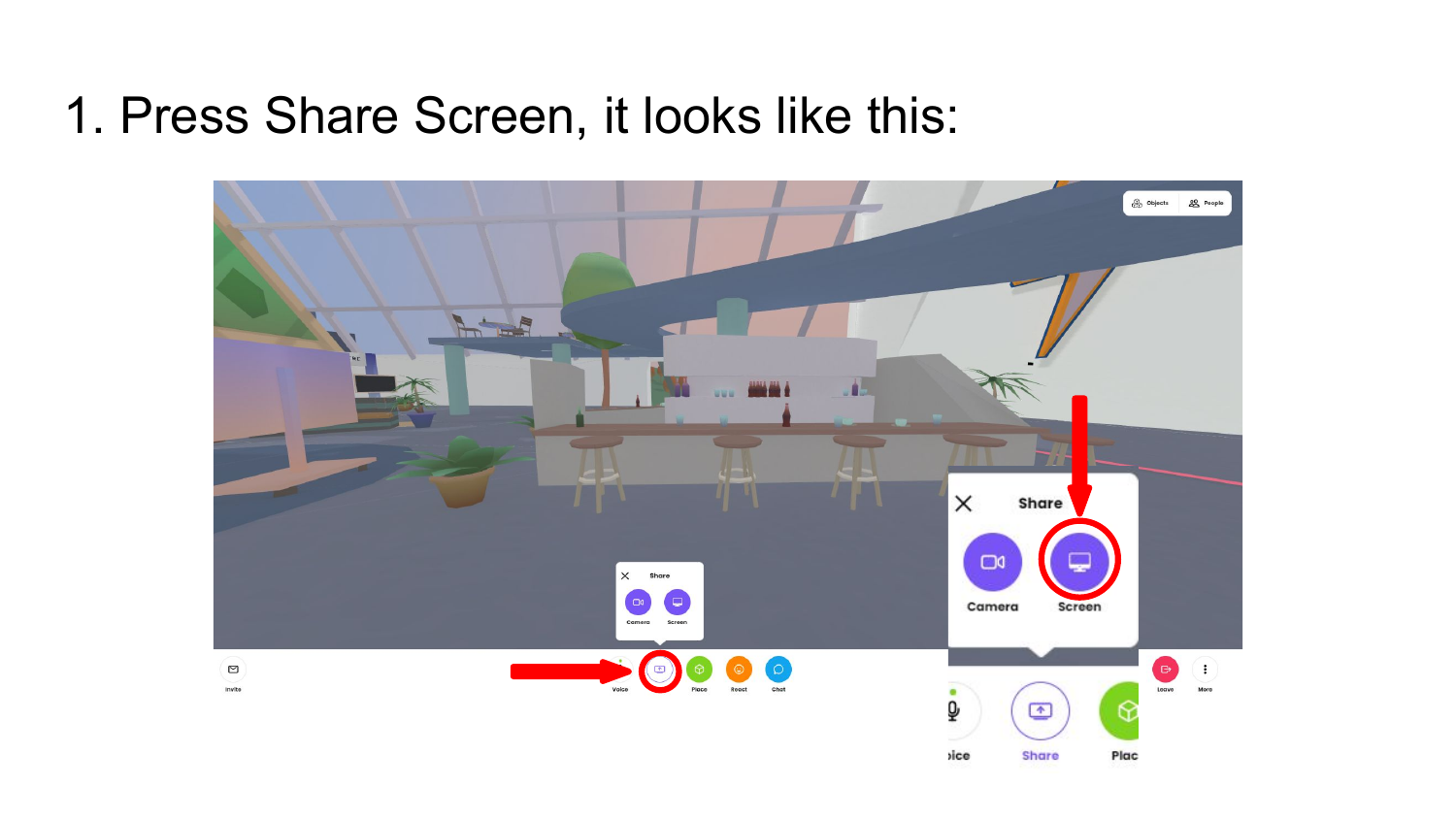#### 2. Follow the instructions on screen,

- a. You may be asked if you want to share an entire screen or a window, select whichever you prefer and feel safest with.
- b. It will create an object in Hubs that shows your screen

| <b>Your Entire Screen</b> | <b>Application Window</b>                                                                                                                                                                                                                                                                                                                                                                                                                                                                                                                                                                                                                                                                                                                                                                                                                                                                                                                                                                                                                                                                                                                                                                                      | Vivaldi Tab                                                       |
|---------------------------|----------------------------------------------------------------------------------------------------------------------------------------------------------------------------------------------------------------------------------------------------------------------------------------------------------------------------------------------------------------------------------------------------------------------------------------------------------------------------------------------------------------------------------------------------------------------------------------------------------------------------------------------------------------------------------------------------------------------------------------------------------------------------------------------------------------------------------------------------------------------------------------------------------------------------------------------------------------------------------------------------------------------------------------------------------------------------------------------------------------------------------------------------------------------------------------------------------------|-------------------------------------------------------------------|
| $1 - 0$                   | <b>Big 40 Miles</b><br>$\frac{1}{2}\frac{1}{2} \sum_{i=1}^n \sum_{j=1}^n \sum_{j=1}^n \sum_{j=1}^n \sum_{j=1}^n \sum_{j=1}^n \sum_{j=1}^n \sum_{j=1}^n \sum_{j=1}^n \sum_{j=1}^n \sum_{j=1}^n \sum_{j=1}^n \sum_{j=1}^n \sum_{j=1}^n \sum_{j=1}^n \sum_{j=1}^n \sum_{j=1}^n \sum_{j=1}^n \sum_{j=1}^n \sum_{j=1}^n \sum_{j=1}^n \sum_{j=1}^n \sum_{j=1}^n$<br><b>POS CO</b><br><b>CONTRACTOR</b><br>$\label{eq:3.1} \frac{\partial}{\partial t} \frac{\partial}{\partial x} \frac{\partial}{\partial x} + \frac{\partial}{\partial x} \frac{\partial}{\partial x} \frac{\partial}{\partial x} + \frac{\partial}{\partial x} \frac{\partial}{\partial x} \frac{\partial}{\partial x} + \frac{\partial}{\partial x} \frac{\partial}{\partial x} \frac{\partial}{\partial x} + \frac{\partial}{\partial x} \frac{\partial}{\partial x} \frac{\partial}{\partial x} + \frac{\partial}{\partial x} \frac{\partial}{\partial x} \frac{\partial}{\partial x} + \frac{\partial}{\partial x} \frac{\partial}{\partial x} \frac{\partial}{\partial x} + \frac{\partial}{\partial x} \frac{\partial}{\$<br>METODAK 11<br><b>COLLECTION</b><br>expo means are in any<br><b>Telecommunication</b><br>a se constante<br>1.14 | <b>STORY AN</b><br><b>LEATHER MARINE</b><br>Call Green<br>dia sin |
| $9.9.5 - 5$<br>Screen 1   | With a growth of<br>$\alpha$ and $\alpha$<br>iyaran k<br>Screen <sub>2</sub>                                                                                                                                                                                                                                                                                                                                                                                                                                                                                                                                                                                                                                                                                                                                                                                                                                                                                                                                                                                                                                                                                                                                   |                                                                   |
|                           |                                                                                                                                                                                                                                                                                                                                                                                                                                                                                                                                                                                                                                                                                                                                                                                                                                                                                                                                                                                                                                                                                                                                                                                                                |                                                                   |

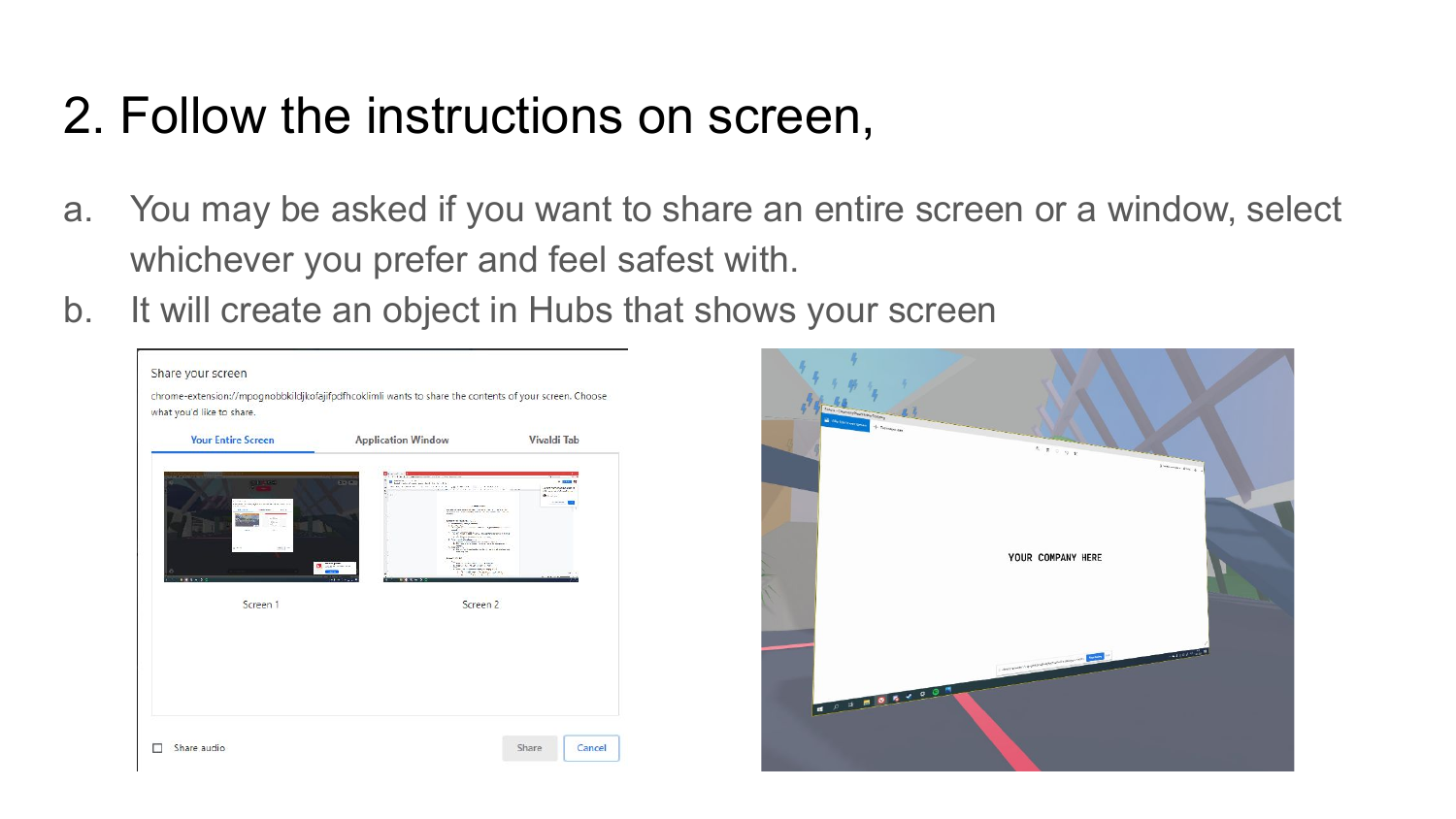#### 3. A moderator will assist with setting up your presentation once you have created the object

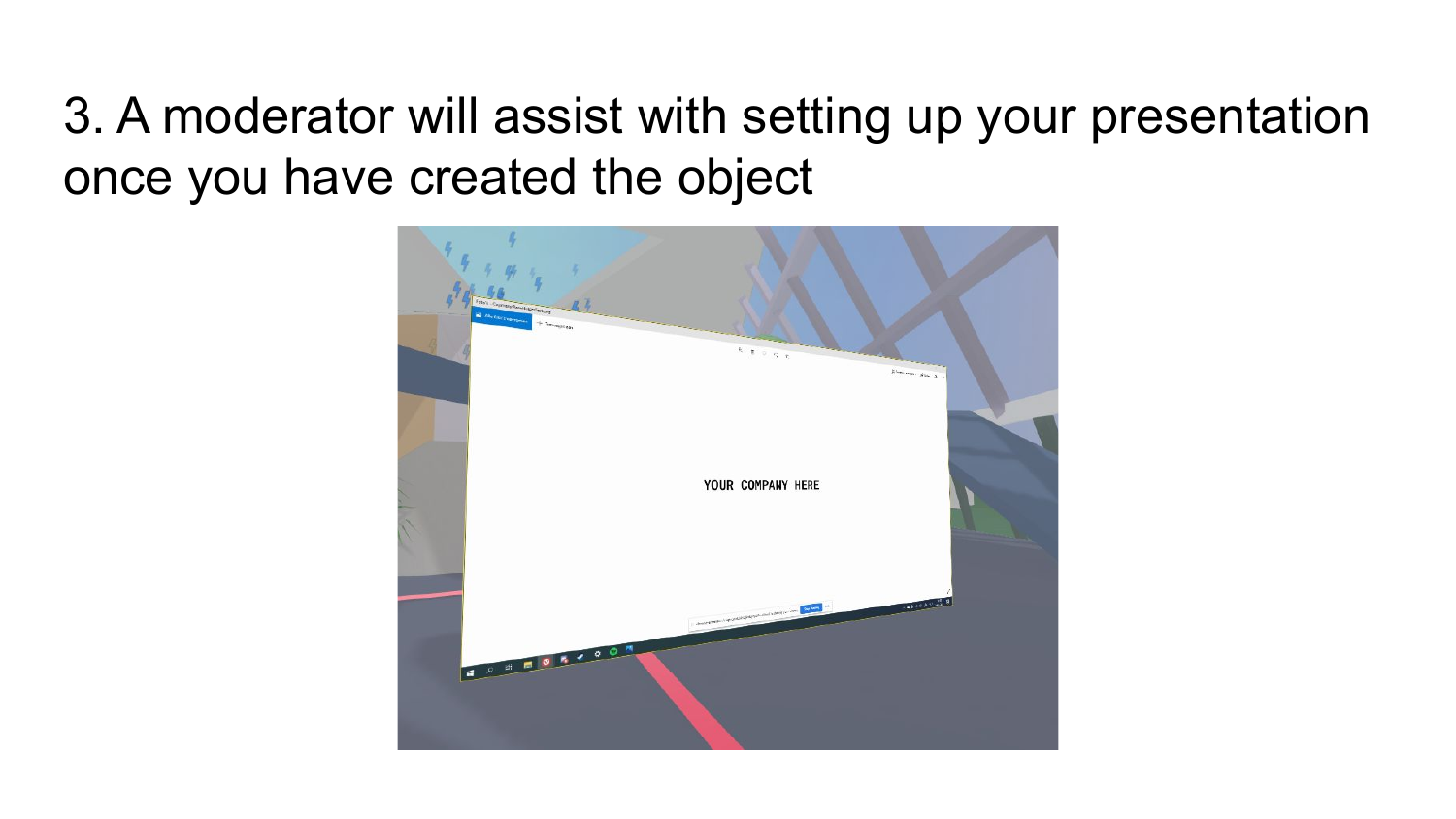4. However, if one is not around you can grab the object pressing and holding with the left mouse button,

5. Move the object to your desired location



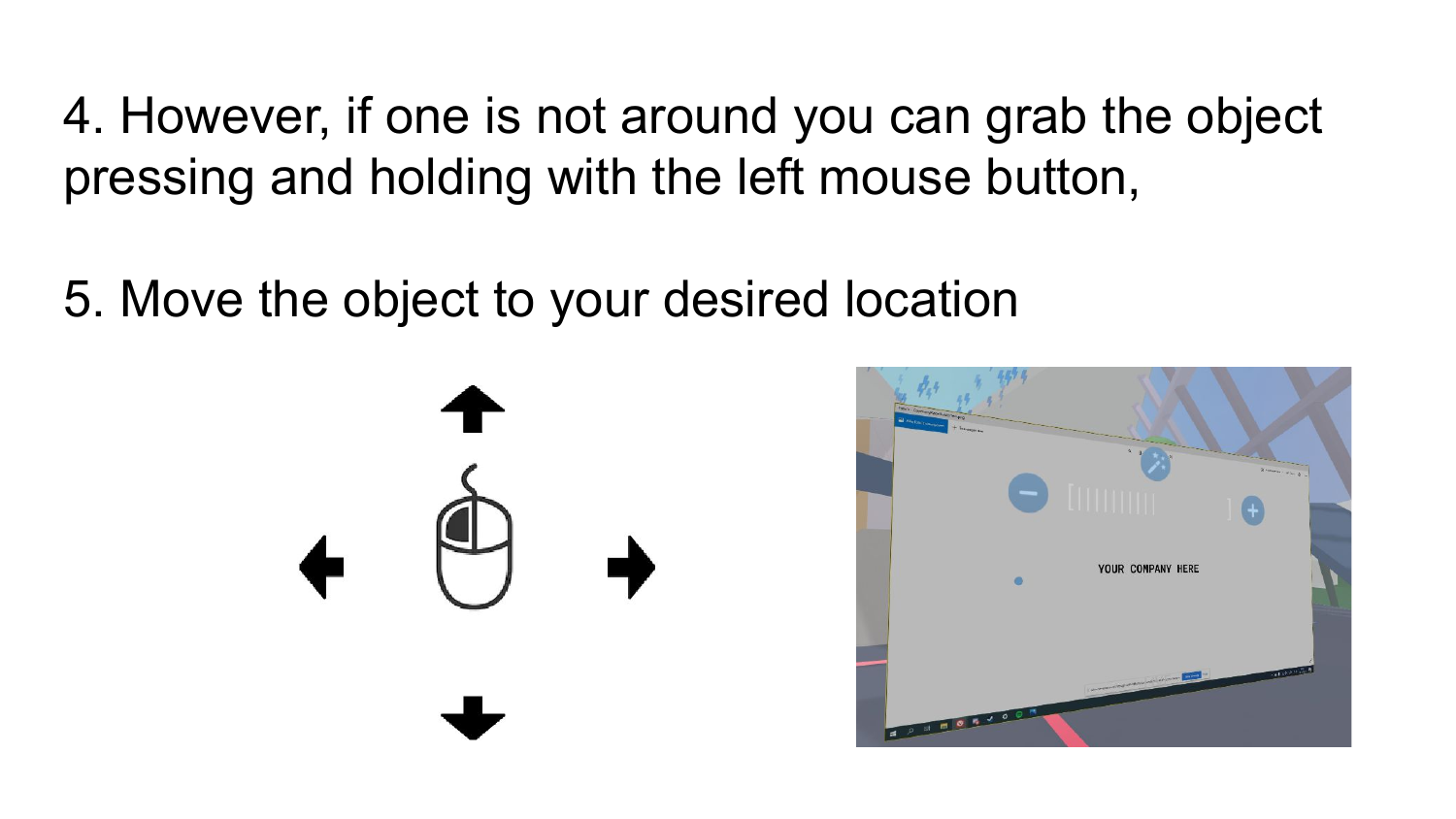### 6. To increase the size of the object, hold the spacebar down, then click and hold on the rightmost button on the second row, and drag the mouse to resize.

- a. Experiment with the direction you need to move in order to become comfortable,
- b. You may need to resize the object multiple times to make it large enough for all to see,